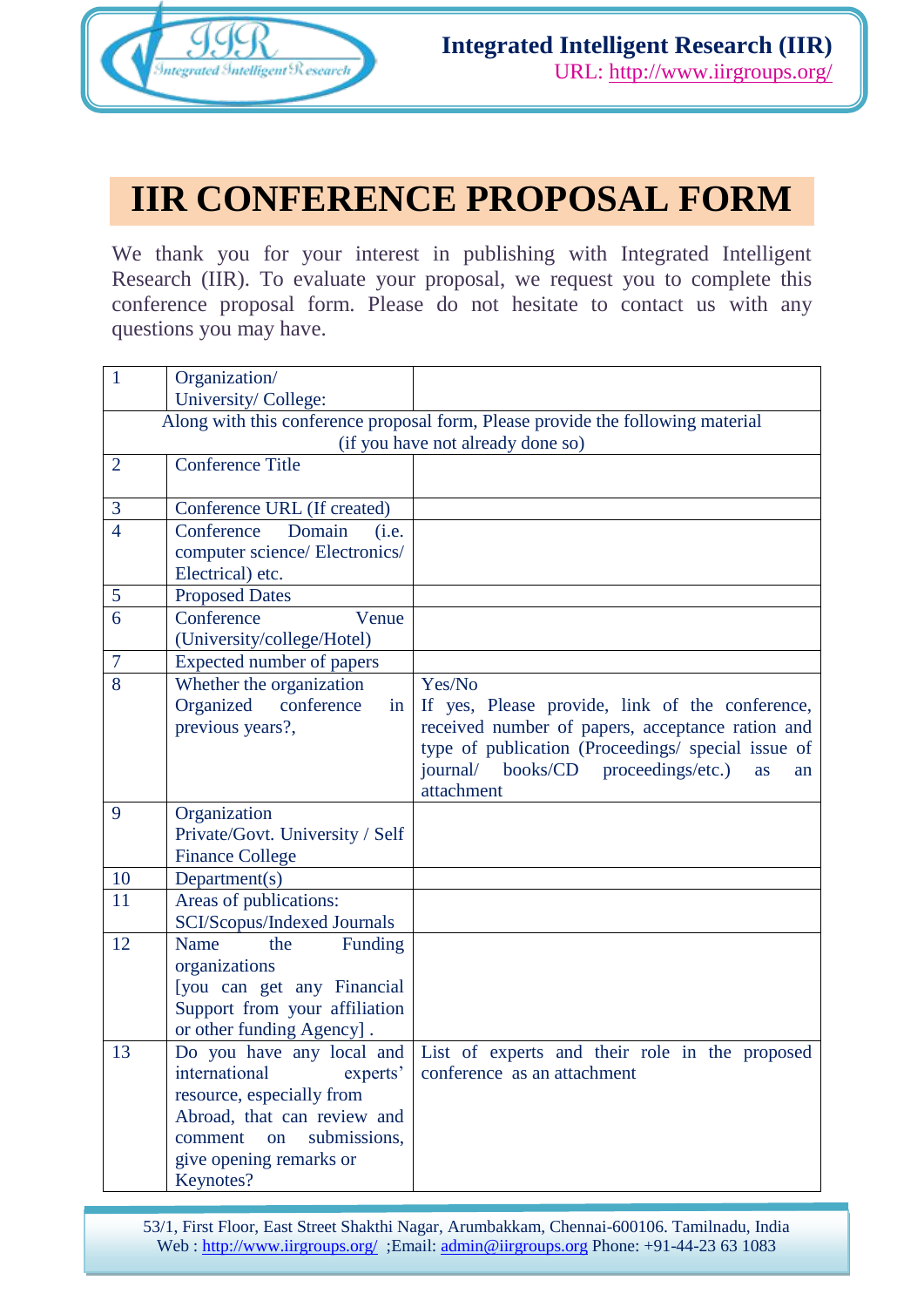

### **Integrated Intelligent Research (IIR)**

URL: http://www.iirgroups.org/

| <b>Personal Details of Conference Organiser</b><br>(Please attach the CV) |                  |  |  |  |
|---------------------------------------------------------------------------|------------------|--|--|--|
| <b>Proposed General Chairman</b><br>Title / Name / Affiliations           |                  |  |  |  |
| <b>Proposed Other Committees</b><br>Title / Name / Affiliation            | As an Attachment |  |  |  |
| <b>Proposed Technical Committees</b><br>Title / Name / Affiliation        | As an Attachment |  |  |  |
| <b>Contact Person Details</b>                                             |                  |  |  |  |
| Title(Dr/Prof/Mr/Ms/Er)                                                   |                  |  |  |  |
| <b>Last Name</b>                                                          |                  |  |  |  |
| <b>First Name</b>                                                         |                  |  |  |  |
| <b>Postal Address</b>                                                     |                  |  |  |  |
| Telephone number<br>With country code                                     |                  |  |  |  |
| E-mail                                                                    |                  |  |  |  |
| Homepage URL                                                              |                  |  |  |  |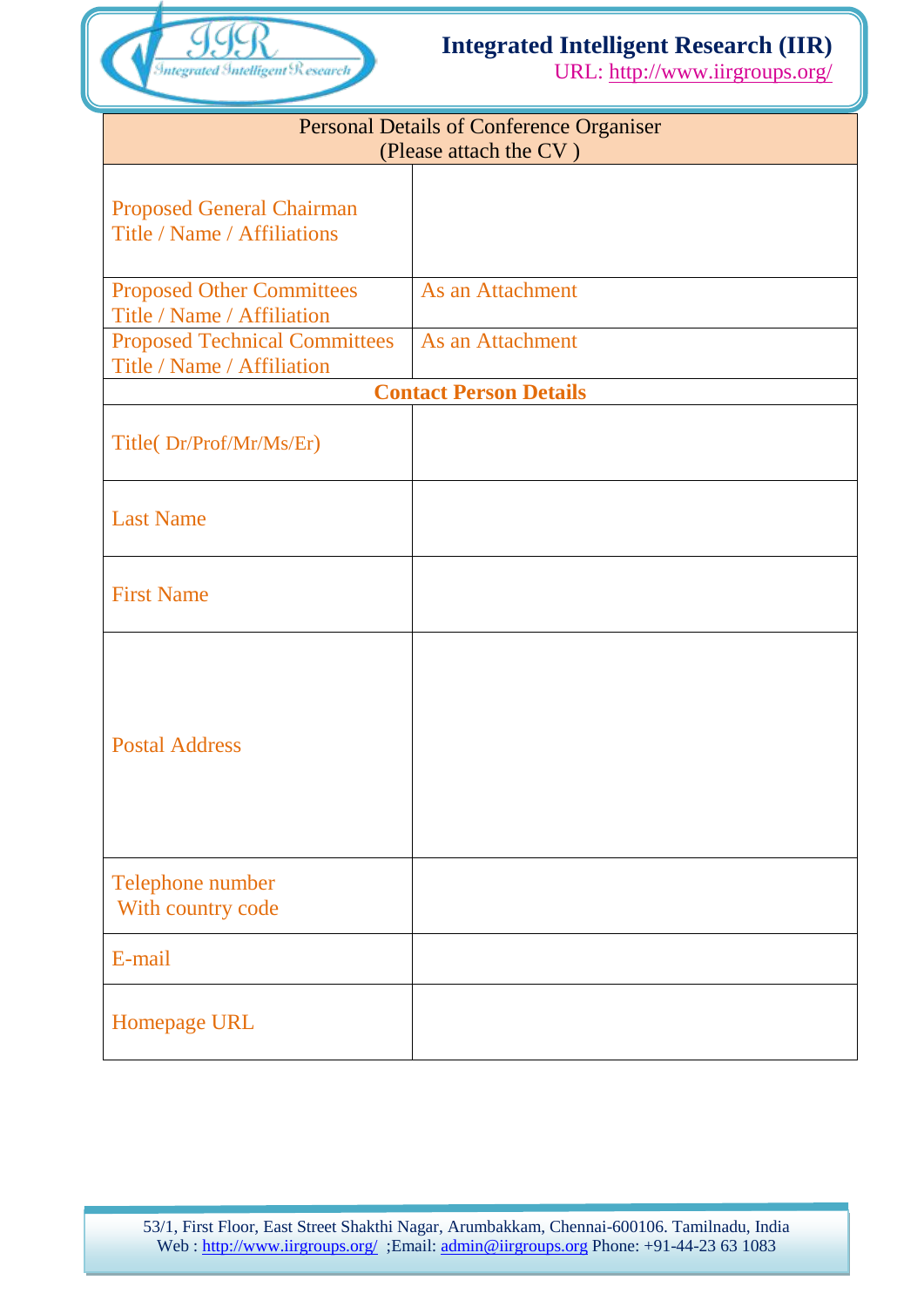

# **IIR Conferences Estimated papers and Publications :**

| Stating date for submission of papers                                     |  |
|---------------------------------------------------------------------------|--|
| End date for submission of papers                                         |  |
| How many submissions expected?                                            |  |
| How many acceptances expected?                                            |  |
| How many registrations expected?                                          |  |
| How many participants expected?                                           |  |
| Name of the Tools for plagiarism                                          |  |
| check                                                                     |  |
| Proceedings (Only abstract/Full papers                                    |  |
| in CD/Full papers printing/Online                                         |  |
| publications)                                                             |  |
| Number of papers recommended to                                           |  |
| publish SCI/SCI-E Journals                                                |  |
| Number of papers recommended to                                           |  |
| publish Scopus Journals                                                   |  |
| Number of papers recommended to                                           |  |
| publish DOI+ Impact factor Journals                                       |  |
| Number of papers recommended to                                           |  |
| publish indexed Journals                                                  |  |
| What are your advantages to make this<br>conference successful?           |  |
| Do you have any conferences<br>experiences, please list some<br>examples: |  |

53/1, First Floor, East Street Shakthi Nagar, Arumbakkam, Chennai-600106. Tamilnadu, India Web : http://www.iirgroups.org/ ;Email: admin@iirgroups.org Phone: +91-44-23 63 1083